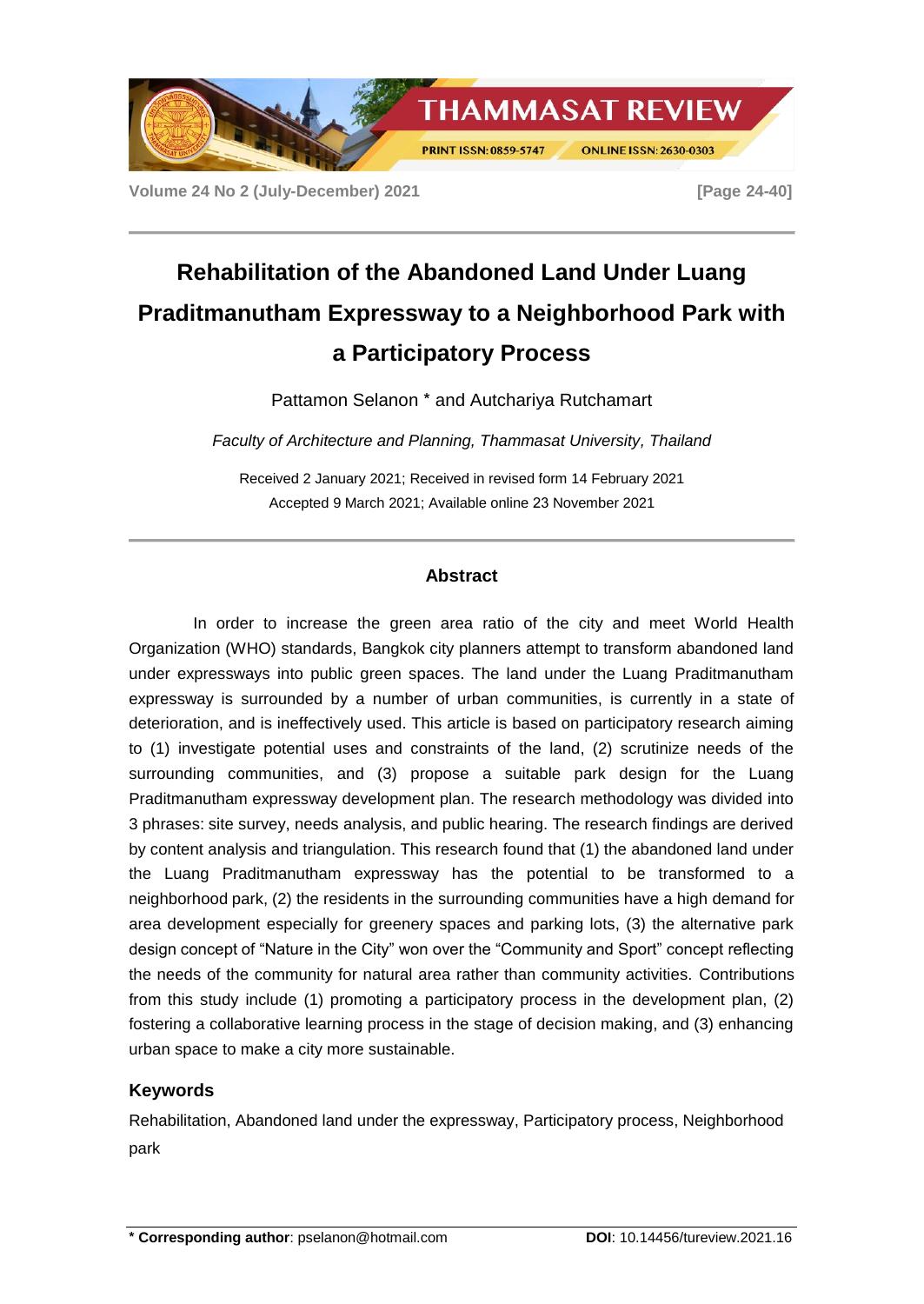# **Introduction**

Few would dispute the claim that public parks are a significant urban element that improve the quality in urban life (Bonaiuto et al., 2003). If a city has a sufficient number of public parks with appropriate and harmonious landscape design, people in the city tend to have a good urban life style. They are able to breath fresh air, exercise, relax and do other recreational activities. People in a city will subsequently return their energy to develop their city and country. Therefore, it is significant to have a sufficient number of the parks with appropriate design for the urban population. According to a 2015 survey by the Bangkok's Public Park Bureau, the city has only 2.26 percent of the total area. The ratio of the park area to the population is only 6.2 square meters per person approximately. This ratio is far below the international standard of 15 square meters per person provided by the WHO (The World Health Organization, 2011). The city of Bangkok should increase the green public space to improve the quality of urban life. Nowadays, with the currently high growth rate of the city, large elevated highway networks have been built in order to solve traffic congestion, which leads to significant economic damage. Under these massive elevated networks is empty land, which is mostly unused, unsafe, and difficult to access.

According to the Expressway Authority of Thailand (2002), there are currently a total of 1,577 rais of land under the Bangkok's highway. This land continues to grow as more highways are built. The city has prepared the 2032 Master Plan for the green areas, which proposes the rehabilitation programs for these abandoned lands under the expressway or likewise into the various forms of recreational areas. The project's study area is the land under the Luang Praditmanutham expressway, which is a part of the Ramintra-Art Narong expressway linking the city of Bangkok to the north part. The site is located near the beginning of the expressway, starting from the Pattana Medical Center Clinic to Prachauthit intersection. The Luang Praditmanutham expressway has a total length of 12 kilometers, however, only 700 meters for the project cover an area of 30,000 square meters or 18.75 rais. In 2002, the EXAT and Bangkok Metropolitan Administration (BMA) coordinated in developing the study areas for the benefit of nearby communities. However, site preliminary survey in December 2018 suggested that the public space under the expressway around Luang Praditmanutham road was still in desolate and deteriorated condition with uses only for crossing road or passing by. It is possible that overall use of the area does not cover the requirements of nearby residents, causing an inefficient use of this area. Therefore, the study was conducted using a public participatory process in order to find the needs of the surrounding communities, and use the results as guidelines to develop alternative designs to develop and improve of the area for effective uses. The study also tried to balance between the the requirements of the communities and suitability of the site's environment.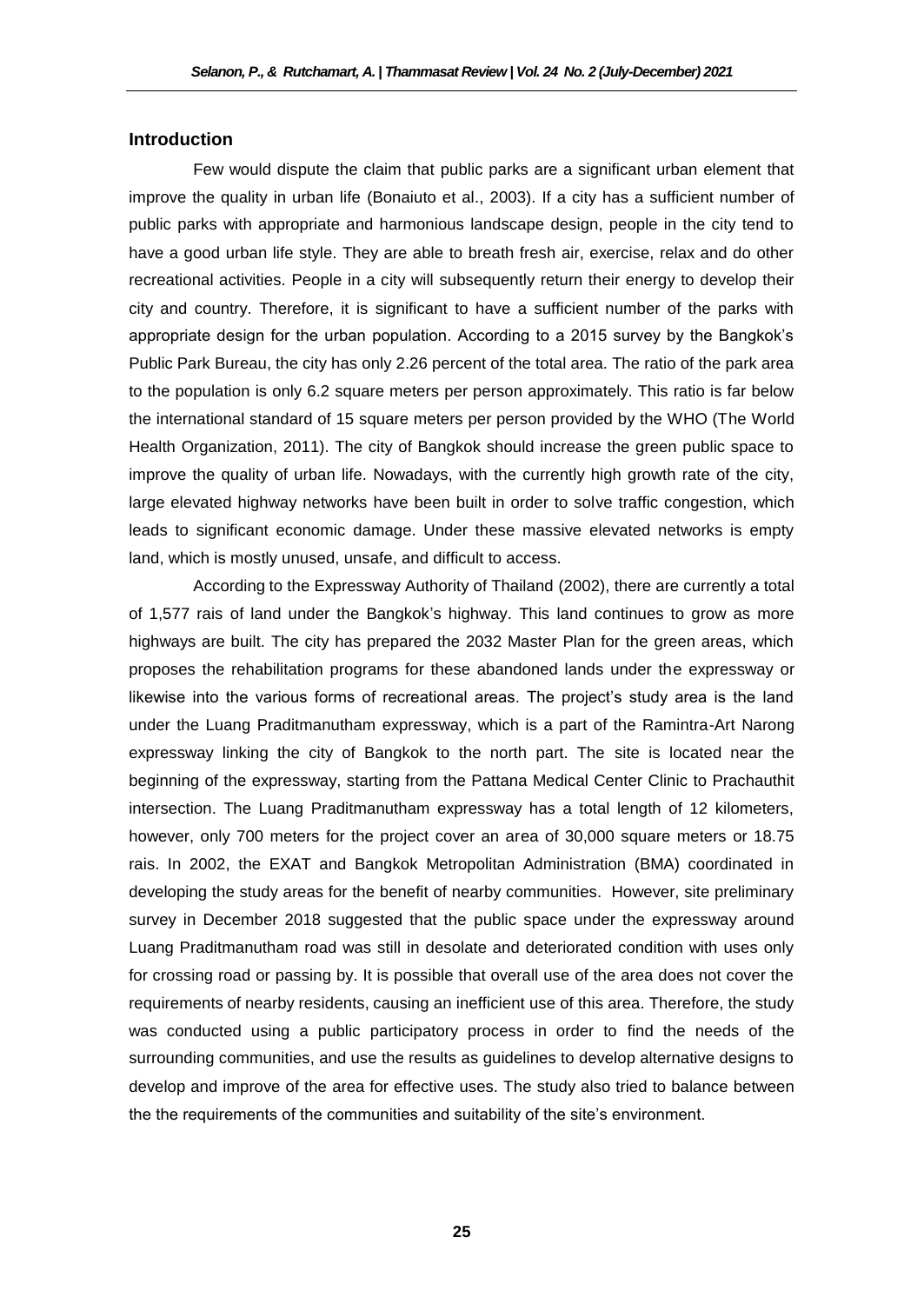# **Objectives of the Study**

1. To study the potentials and limitations in terms of the physical, social and cultural aspects of the abandoned land under the Luang Praditmanutham expressway.

2. To study attitudes and needs of the surrounding communities towards the site using a public participatory process in order to provide guidelines for a new neighborhood park development.

3. To propose an alternative neighborhood park that is suitable for the site and the needs of the community.

# **Conceptual Framework of the Study**

Rapid city growth results in expansion of both the quantity and quality of the mass transportation network (Trancik, 1986). The more a city expands, the more development of transportation systems such as elevated roads and tunnels to efficiently connect the freeway to different parts of the city or between cities. However, these elevated transportation structures have been placed over the original city plan, making it more likely to separate the city. Using the land below these structures is troublesome and leads to a vast amount of the abandoned land in the city, which often brings social problems such as deteriorated neighborhoods and homeless people (Page & Berger, 2006). Such problems decrease the quality of a city. In 1968, Stanley remarked that if abandoned lands are transformed to recreational areas, it can provide a good healthcare for city's residents and make the city more beautiful. The American Planning Association (2006) provided guidelines for an abandoned land development including 1) bring economic, social and environmental benefits to the city; 2) decrease the cause of factors that threaten the health of the city; 3) reduce congestion in the city center by transforming the land to green areas; 4) have community's members participate in brainstorming ideas for future development; 5) improve physical and environmental characters of the land and also enhance the land's unique culture and identity; 6) enable to basic necessities of a diverse economy, 7) be healthy with a health service system. From the review, it is possible that the project study area can be rehabilitated, improved and eventually usable. These 8 guidelines will be applied as key indicators for the study.

Based on the concepts of abandoned land development and the participatory process, a conceptual framework for the study was constructed. For successful rehabilitation of the abandoned land under the Luang Praditmanutham expressway, the proposed neighborhood design relies on 8 relevant indicators as illustrated in the Figure 1.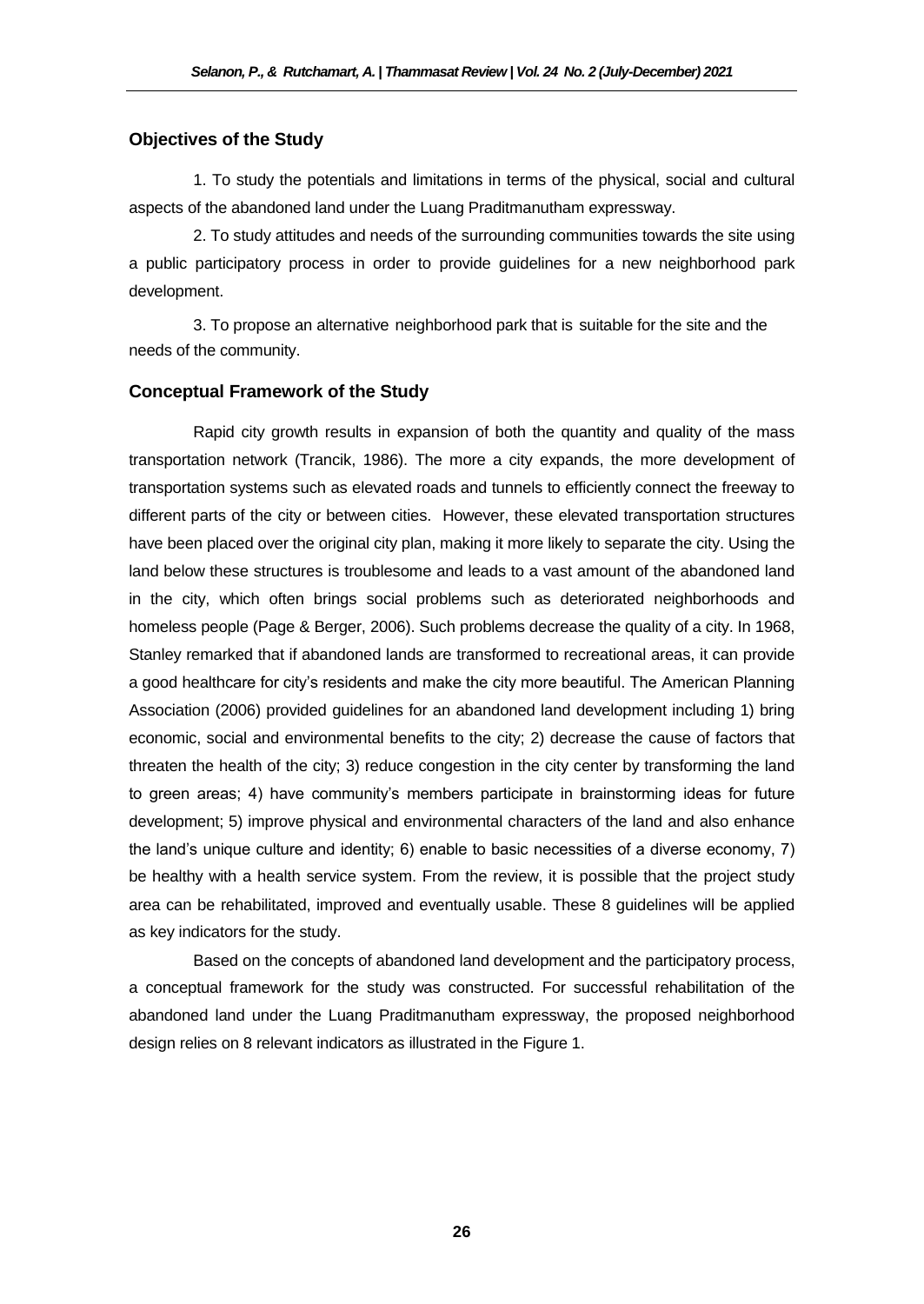

**Figure 1** Conceptual Framework of the Study

#### **Research Method**

Planning techniques often keep local people out of the decision-making process, which severely limits the ability to deliver results from a local level, and can reinforce centralized decision-making. In the 1940s, participatory research was developed by Kurt Lewin to use research for social action (Adelman, 2006). The participatory process is a method of conducting a form of public gathering activities to solve a community's problems effectively (ibid). The process provides a platform for people of communities to express views, exchange information and state their opinions. The process basically has community's members participate in specific activities and collects their opinions regarding environment, values, needs and supports to achieve certain goals (Kokphol, 2009). All parties involved should participate in this process from the beginning to final stage so that they can acquire an overall understanding and learn to modify the project together, which will eventually benefit them all. Therefore, it is necessary to give a chance to everyone to participate equally and neutrally. Participants should be willing to participate in activities so that their opinions are valid.

After hearing opinions, decision makers can seek alternative solutions regarding suitable and mutually acceptable projects. Development based on the community's participatory process is called bottom to top development, and can be applied along with top to bottom development. In 1979, Uphoff remarked that there are many different groups of people that come into play for a community project including 1) local people, 2) local leaders, 3) government officials, and 4) professionals or volunteer organizations.

Through a learning exchange process this study sought to find a proper neighborhood park design for the land under the Luang Praditmanutham expressway. It considered what was suitable for the context of the area and the requirements of the community.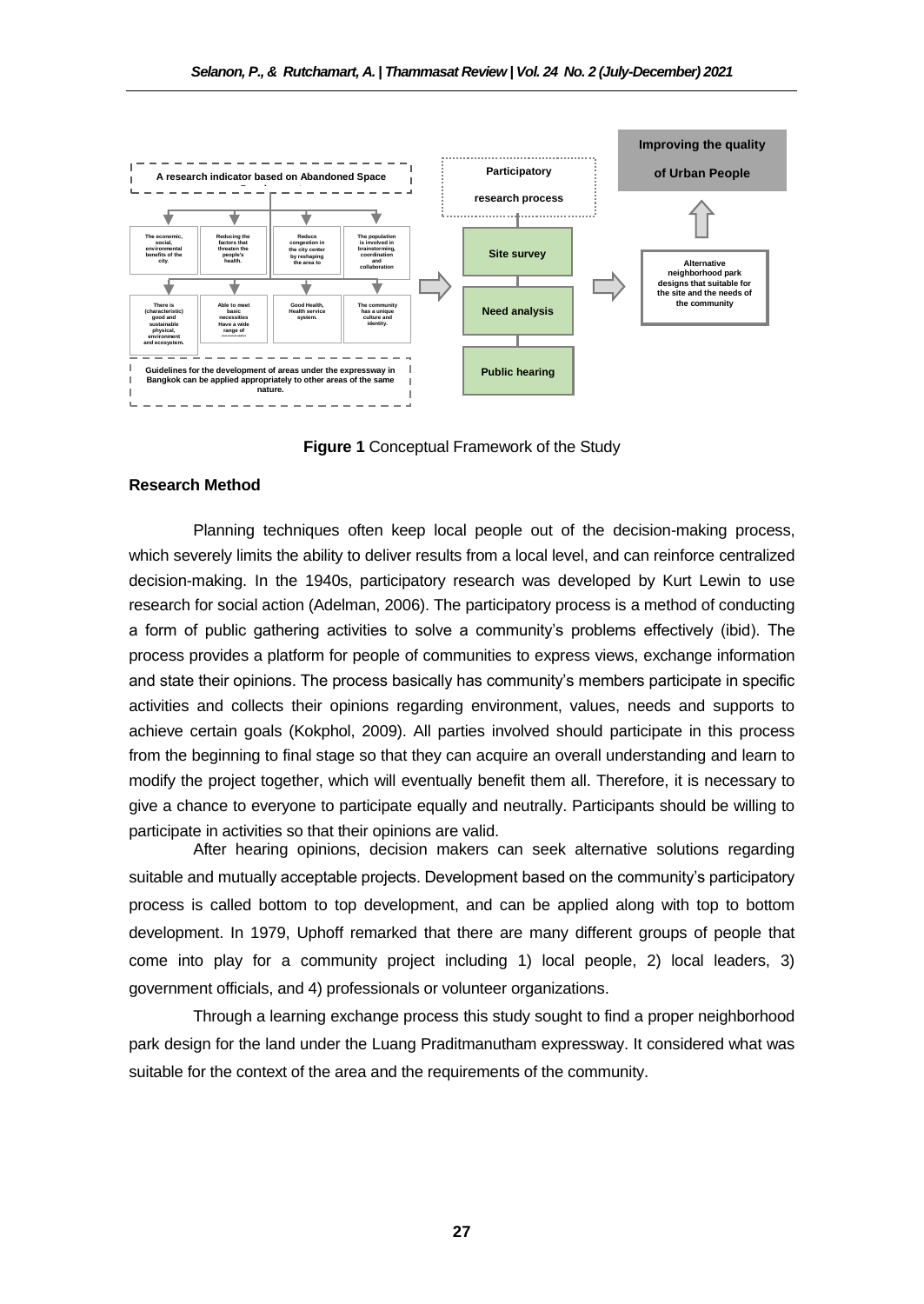# **Research Process**

This participatory research included the following steps.

#### **1. Site survey**

The study investigated 3 aspects of the site: 1) natural attributes, 2) social, cultural, and historical attributes, and 3) aesthetics. Potential advantages and limitations of all 3 aspects can be beneficial when considering the park design.

#### **2. Need analysis**

The study employed 2 research tools (i.e., questionnaires and semi- structured interviews) in order to investigate the attitudes and needs of residents living near the site.

#### **2.1 Questionnaires**

There were 2 sets of questionnaires. The first one was used to survey public opinions on the existing uses and conditions of the area. This first survey also investigated the needs of local community members in terms of facilities and spaces for future development of the area. The sample size was 369 residents. These residents were selected through purposive sampling of a 12,500 population in 14 surrounding communities. The second questionnaire explored the opinions of local community members regarding alternative park designs.

# **2.2 Semi-structured interviews**

In this research, in-depth interviews were conducted for clarifying the needs of the surrounding communities towards the site. The research informants were 11 key active local community leaders selected by purposive sampling.

# **3. Public-hearing**

During the last stage, stakeholders were invited to a public hearing to discuss 2 initial neighborhood park designs for the land under the Luang Praditmanutham expressway. Seventy participants, including relevant public agencies, community leaders, professionals and experts engaged in this brainstorming workshop.

# **Research Findings and Discussion**

# **Potential Benefits and Constraints of the Study Area**

The study area was near the entrance of the expressway, starting from the Pattana Medical Center Clinic to Prachauthit intersection as shown in Figure 2. The 700 meter-site sits within the 12 kilometers Luang Praditmanutham expressway covering an area of 30,000 square meters or 18.75 rais. Images of the site are as shown in Figures 2-7. Based on regulations by the Department of Public Works and Town Planning, the area of 18.45 rais can be categorized as a neighborhood park, which serves 2,000 - 10,000 residents within a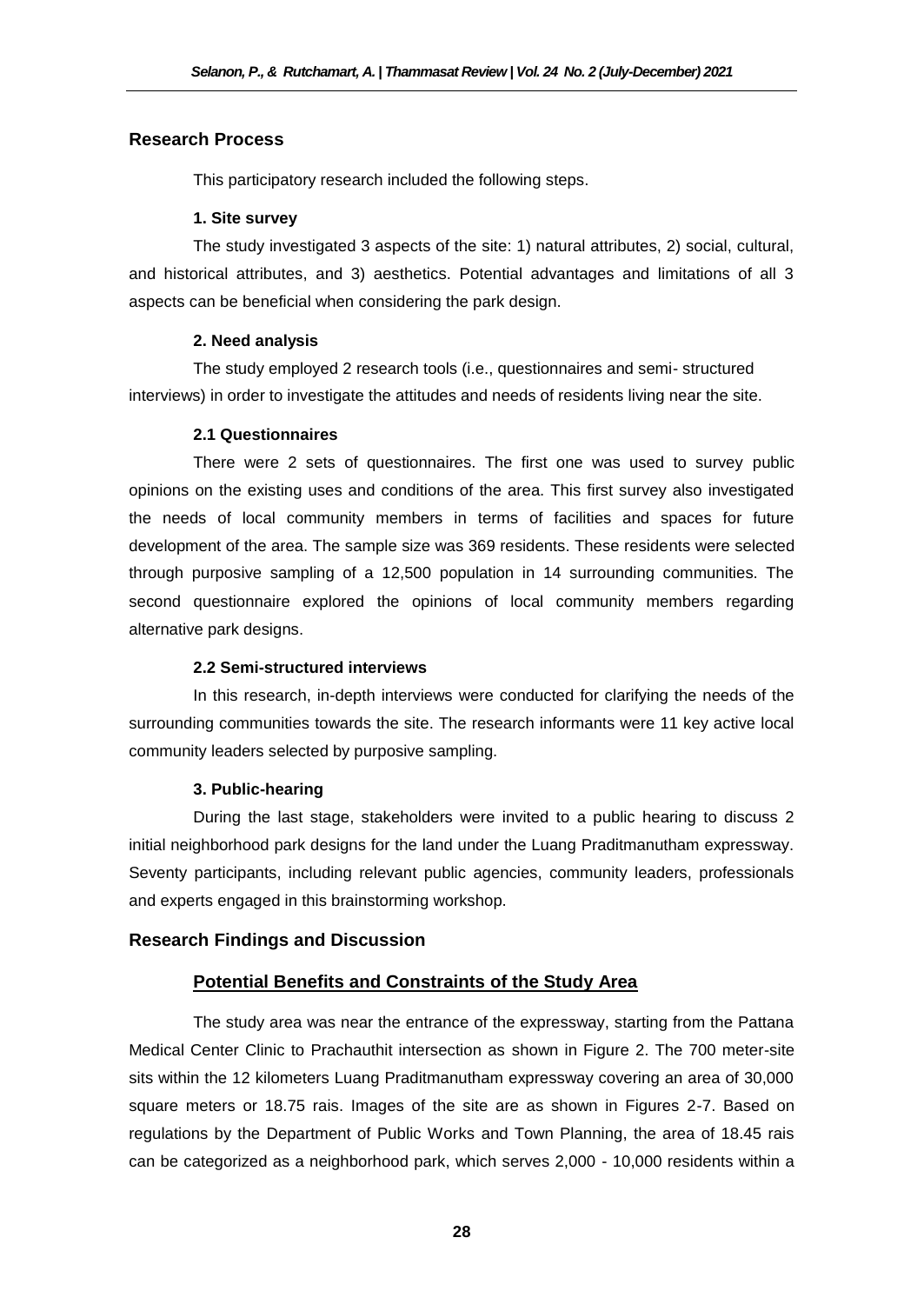radius of 300 - 500 meters applied as a framework of site analysis in this study (Figures 10 - 15). After analyzing of the site, potential benefits and limitations of the site can be identified.



**Figure 2** Location of the site.



**Figure 3 - 8** Images of the site. **Source:** At the site location, taken on 1 May, 2020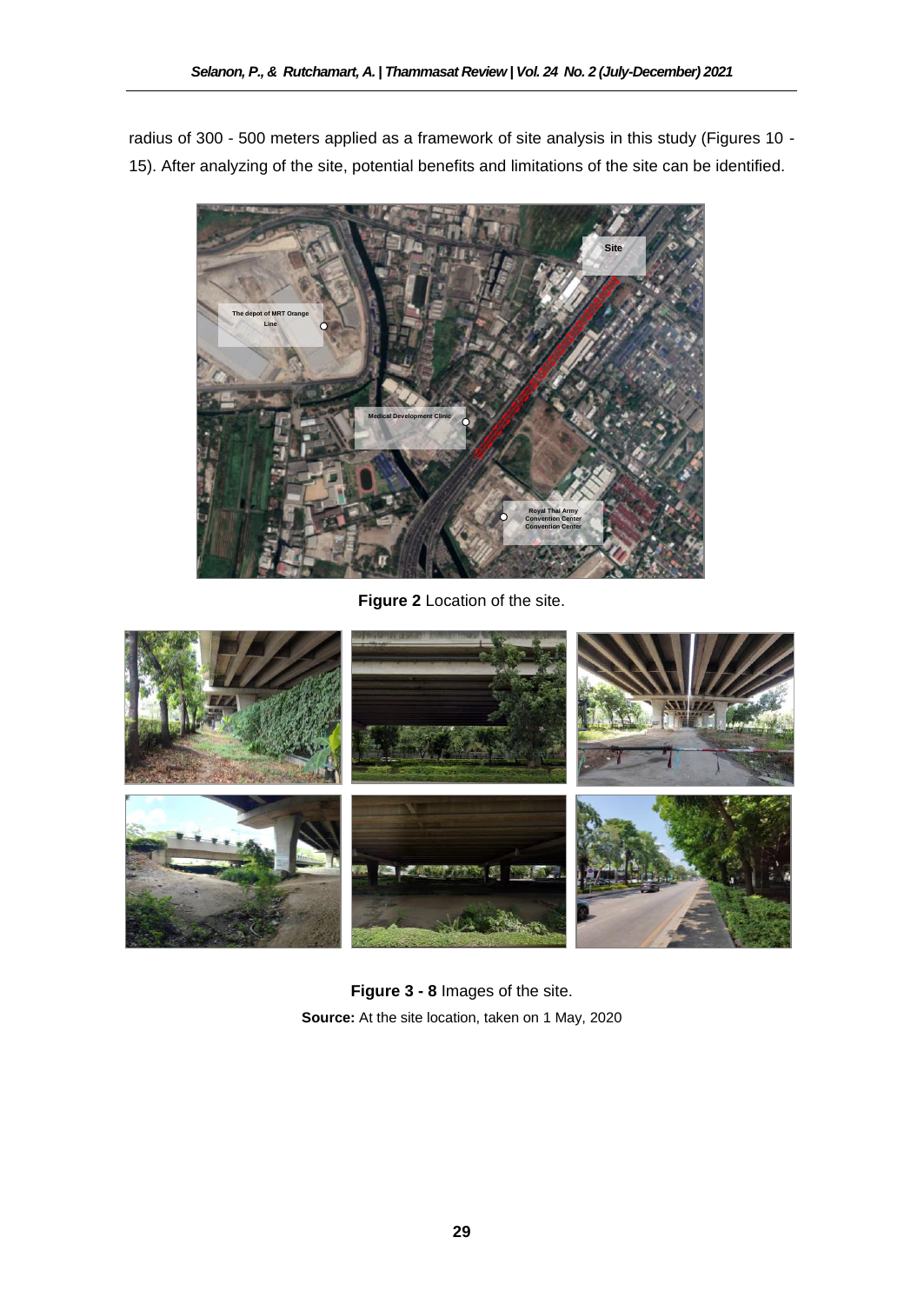

**Figure 9** Site section









**Figure 13** Analysis of road **Figure 1** network

**Figure 14** Analysis of pedestrian network

**Figure 15** Analysis of surrounding communities

#### **1. Analysis of Built Environments**

The study area is an area nearby Bangkok's Central Business District (CBD) of Phra-Ram 9 with heavy traffic congestions, which is the main obstacle to access to the area. With conditions of being under the expressway with 2 sides adjacent to four-lane roads, the area is unable to be utilized. There are insufficient crossing and overpasses way. Access to the site is difficult, inconvenient, and unsafe. These conditions are definitely constraints of the site. However, being a narrow and long parallel to the road of a high density area nearby the heart of Bangkok, the site is surrounded with many city's facilities and nodes of activities including number of middle-rise buildings, condominiums, shops, housing neighborhoods. These states of site can be counted as a high potential of the site. People from surrounding communities will be able to connect with these city's facilities if pedestrian networks are well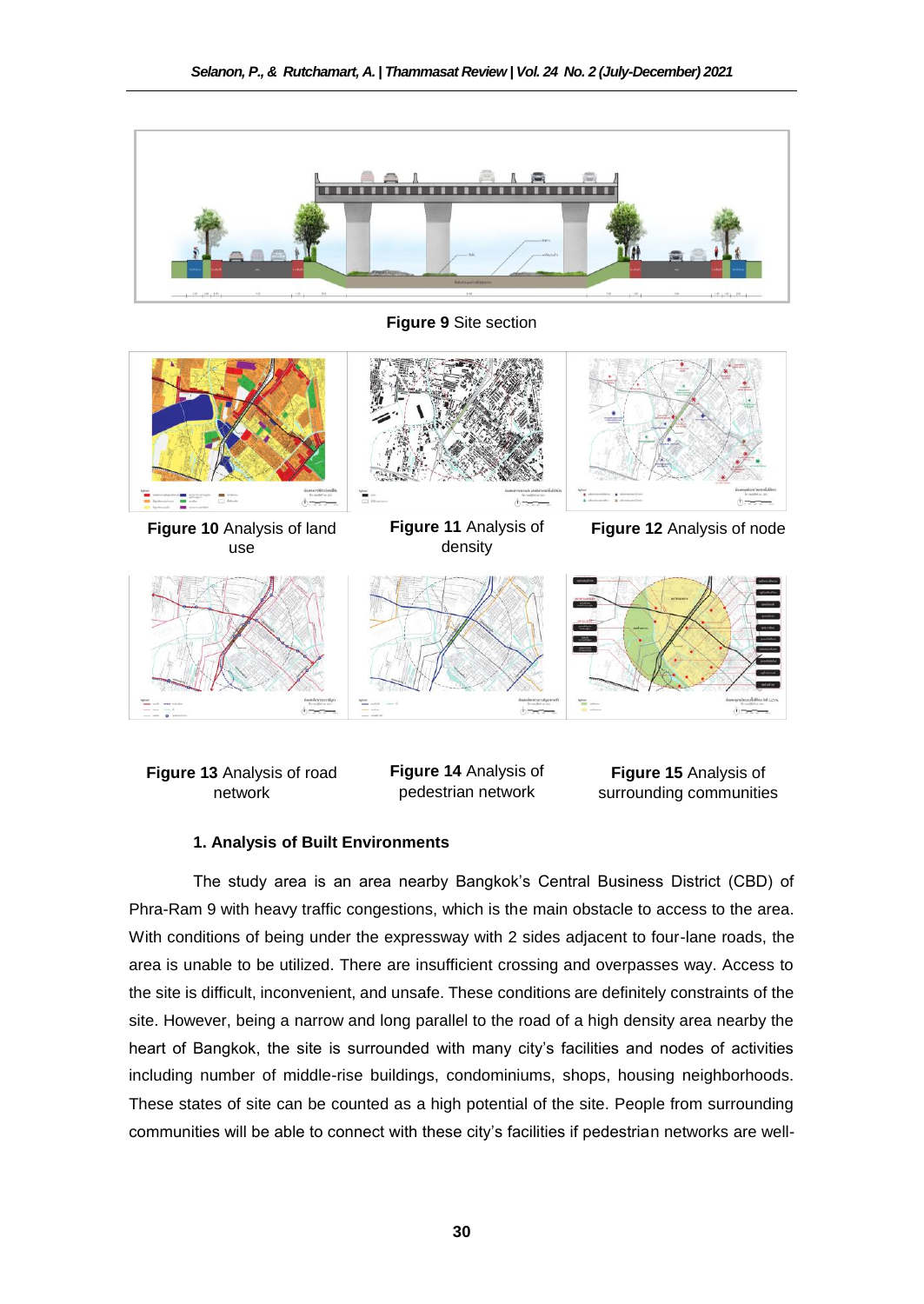developed. Canal network was significant in the past as major commutation routes, water sources and drainage. Nonetheless, nowadays its presence significantly decreased.

### **2. Analysis of Natural Environments**

The area under the expressway is typically low with 0.50 - 2.00 meters lower from the road level. The site is generally flat with slope of 1-3 percent with steep relatively slope of approximately 7-10 percent around edges of the site. The soil in the area is the Bangkok soils, which are fertile from river sediments mixed with clay soils resulting in poor drainage. Considering its slope and poor-drainage soils, the area must be prone to flooding. However, the flooding risk maybe lower due to being adjacent with the Lad-Phrao Canal and Chollapratan canal and Phlappla Canal. Thus, the new development should cover increasing efficiency in drainage management. The new drainage system should be linked thoroughly and make it more accessible.

Being under the expressway, the site should be dark. However, with over 12-metre height of the expressway (as shown in Figure 9), trees and plants are able to receive sufficient sunlight to grow well. Two groups of trees are found in the area. The first is local plants such as Bodhi Tree, Alstonia scholaris (Payasatban) are sparsely spread in the abandoned area. Newly cultivated plants are found around the sidewalk area provides beauty sighting such as Mahogany and Macarthurs Palm. These two groups of trees provide shade resulting in heat accumulation providing comfort in the area. However, some areas may look quite dark with high density of trees. To sum up, tree lines along the road should be provided. And green areas that are clear to create good atmosphere can be increased.

#### **3. Aesthetics Analysis**

The site is in a deteriorated condition as being an abandoned land under the expressway with occasional uses only for crossing road or passing by. The passing vehicles on both sides of the site has caused a great deal of air pollution. Besides disorganized trees within the site, surrounding green space is lacking. Based on the findings, the site is aesthetically unpleasant. In addition, with its long length, the site can be viewed with wideangle, but blind spots in some areas, which can directly affect the safety of the occupants in the area. The new development should provide an open space to reduce the blind-spots. This open space should have a lively atmosphere to attract more activities in the area. In addition, having a public green area should definitely bring benefit to surrounding context and people in the area.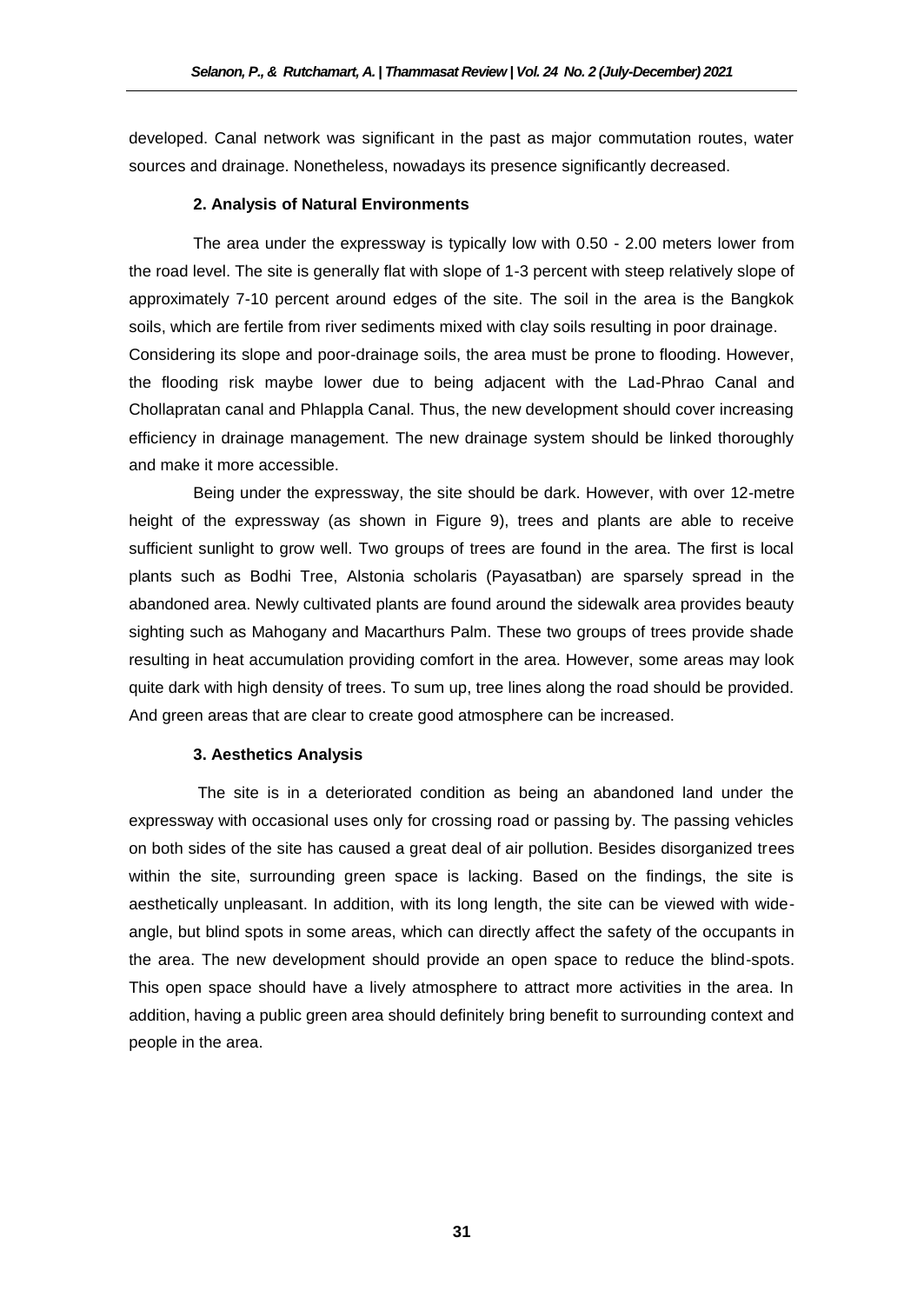# **Needs of the Surrounding Communities towards the Site**

# **1. Results from questionnaire analysis**

**Table 1** Summarizes the personal data of the samples (369 people)

| Item(s)                 | Range                                             | Frequency             | Frequency<br>(total) | Percentage<br>$(\%)$ |
|-------------------------|---------------------------------------------------|-----------------------|----------------------|----------------------|
|                         | $10 - 20$                                         | 30                    |                      | 8.13                 |
|                         | $21 - 30$                                         | 75                    |                      | 20.05                |
| Age                     | $31 - 40$                                         | 126                   | 369                  | 34.15                |
|                         | $41 - 60$                                         | 64                    |                      | 17.34                |
|                         | More than 60                                      | 74                    |                      | 20.33                |
|                         | Primary school                                    |                       |                      |                      |
|                         | <b>High School</b>                                | 102                   |                      | 27.64                |
| Education               | College/ University                               | 225                   | 369                  | 60.97                |
|                         | Master's Degree/ Doctor of Philosophy             | 35                    |                      | 9.49                 |
|                         | Graduate or above                                 | $\overline{7}$        |                      | 1.90                 |
|                         | Employee                                          | 124                   |                      | 33.60                |
|                         | <b>Students</b>                                   | 50                    |                      | 13.56                |
|                         | Officers of Governmental Sector/ State Enterprise | 43                    |                      | 11.65                |
| Occupation              | <b>Personal business</b>                          | 30                    | 369                  | 8.13                 |
|                         | <b>Staff of Private Sector</b>                    | 50                    |                      | 13.55                |
|                         | Retirement<br>Others                              | 72                    |                      | 19.51                |
|                         | Less than 5,000 Baht                              | 40                    |                      | 10.84                |
| Income<br>(per month)   | $5,001 - 20,000$ Baht                             | 236                   |                      | 63.96                |
|                         | 20,001 - 40,000 Baht                              | 63                    | 369                  | 17.07                |
|                         | More than 40,001 Baht                             | 30                    |                      | 8.13                 |
| <b>Number</b><br>of     | 1 - 2 times a week                                | 14                    |                      | 3.80                 |
| times to use            | 1 - 2 times a month                               | 81                    | 369                  | 21.95                |
| space                   | Frequently                                        | 274                   |                      | 74.25                |
|                         | Walking                                           | 298                   |                      | 80.76                |
| Utilization in          | <b>Bicycle</b>                                    | 41                    |                      | 11.11                |
| the area                | Private car                                       | 5                     | 369                  | 1.35                 |
|                         | Motorcycle                                        | 25                    |                      | 6.78                 |
|                         | Others                                            | ÷.                    |                      |                      |
|                         | A walkway from the residence                      | 124                   |                      | 33.60                |
|                         | Relaxation                                        | 20                    |                      | 5.42                 |
| <b>Activities</b><br>in | Exercise                                          | 36                    |                      | 9.76                 |
| the area                | Entertainment                                     | $\overline{2}$<br>170 | 369                  | 0.54<br>46.07        |
|                         | Passing by<br>Other                               | 17                    |                      | 4.61                 |
|                         |                                                   |                       |                      |                      |

According to Table 1, the majority of respondents is in working people age between 31-40 years (34.15 %) and elderly age group with over 60 years old (20.33%). Looking at major respondents in the two age groups, needs for the areas use are likely to be different. People in working age may need to use the area for more active activities, while the elderly group is more likely to require spaces for relaxation in a serene environment. In terms of education, most respondents are the studious group at college or university (62.33%). Most of them are employee (33.60%) with the income 5,001-20,000 baht per month (63.96%),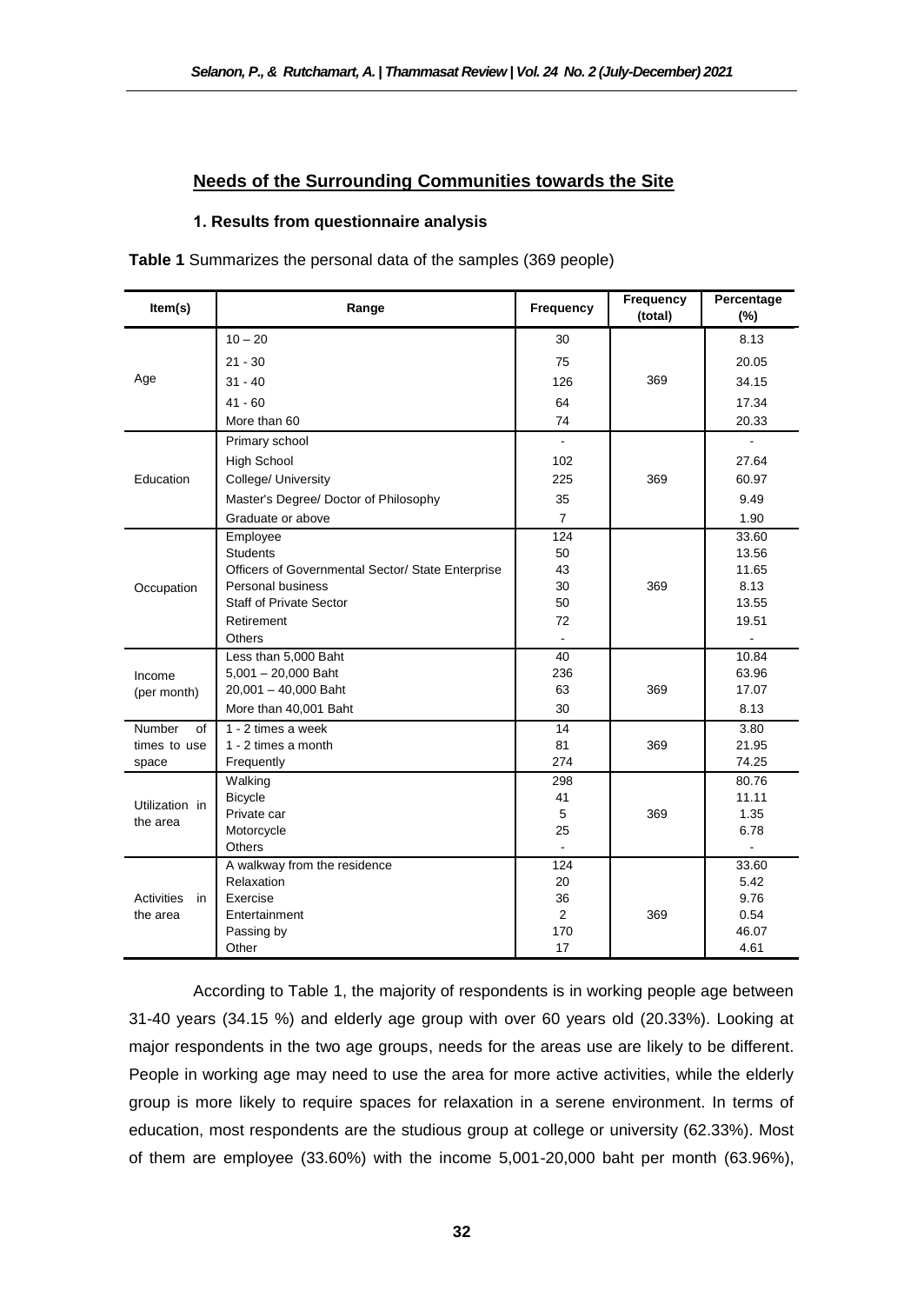which can be classified as a middle range to low range income. This group of people tends to spend most of their time making for a living, and spend less money on their activities when going out. Most of the respondents have their accommodation in the study area where those involved and affected by the site design. This may be the reason of their site visitation frequently (74.25%). Most use the area for passing by (46.07%) for nearby exercise areas. Thus, these respondents reach the area in the morning and evening by walking (80.76%), as a result of the data. Summarily, it can be said that these group sample respondents are quite familiar with the location, so the results can truly reflect the 'voice' from the surrounding community.

The majority of the samples considered the study area to be problematic or limited area, both in the design (86.99%), facilities (79.13%), safety (51.76%), health (68.83%), and environment (43.90%), However, that area still has potentials to be developed for the benefit of the community in the future as the residents in the community have a high demand (55.56%) for area development. According to Table *2*, additional needs requested by people in the communities can be categorized into three groups consisting of 1) active functions of walk-running path (37.13%), bicycle lane (25.47%), and exercise area (24.12%), playground (24.39%), 2) passive functions of greenery space (69.11%), relaxation area (24.93%), pavilion (26.56%), meeting area (24.73%), multi-purposed space (26.56%), bench (56.37%), small shop (32.52), and 3) service functions of public toilet (43.36%), parking lots (69.11%), and pet points (62.06%). The findings suggested that the passive function especially the greenery space is in a high demand.

|                                    |                |       | Avera    |       |              |      |      |          |
|------------------------------------|----------------|-------|----------|-------|--------------|------|------|----------|
| <b>Issues</b>                      | <b>Highest</b> | High  | Moderate | Poor  | Very<br>poor | ge   | S.D. | Levels   |
| <b>Walk-running</b><br>circulation | 18.70          | 22.22 | 37.13    | 7.86  | 14.09        | 3.24 | 1.56 | Moderate |
| <b>Bicycle</b><br>circulation      | 28.18          | 19.78 | 21.69    | 19.24 | 11.11        | 3.35 | 1.85 | Moderate |
| <b>Exercise area</b>               | 24.12<br>20.87 |       | 18.43    | 18.97 | 17.61        | 3.12 | 1.96 | Moderate |
| Playground                         | 24.93          | 22.22 | 21.41    | 11.11 | 20.33        | 3.20 | 2.11 | Moderate |
| Greenery space                     | 69.11<br>5.69  |       | 3.79     | 18.16 | 3.25         | 4.19 | 1.72 | High     |
| The relaxation<br>area             | 26.02          | 18.16 | 18.16    | 22.48 | 15.18        | 3.17 | 2.03 | Moderate |
| <b>Pavilion</b>                    | 24.12<br>26.56 |       | 15.99    | 14.63 | 18.70        | 3.28 | 2.08 | Moderate |
| <b>Meeting area</b>                | 24.93<br>17.34 |       | 23.31    | 15.72 | 18.70        | 3.14 | 2.06 | Moderate |
| Multi-purposed<br>area             | 22.48          | 26.56 | 17.62    | 15.18 | 18.16        | 3.20 | 2.01 | Moderate |
| <b>Exercise space</b>              | 24.93          | 18.16 | 26.56    | 12.19 | 18.16        | 3.19 | 1.99 | Moderate |

**Table 2** Needed facilities for the new development of the abandoned land under Luang Praditmanutham Expressway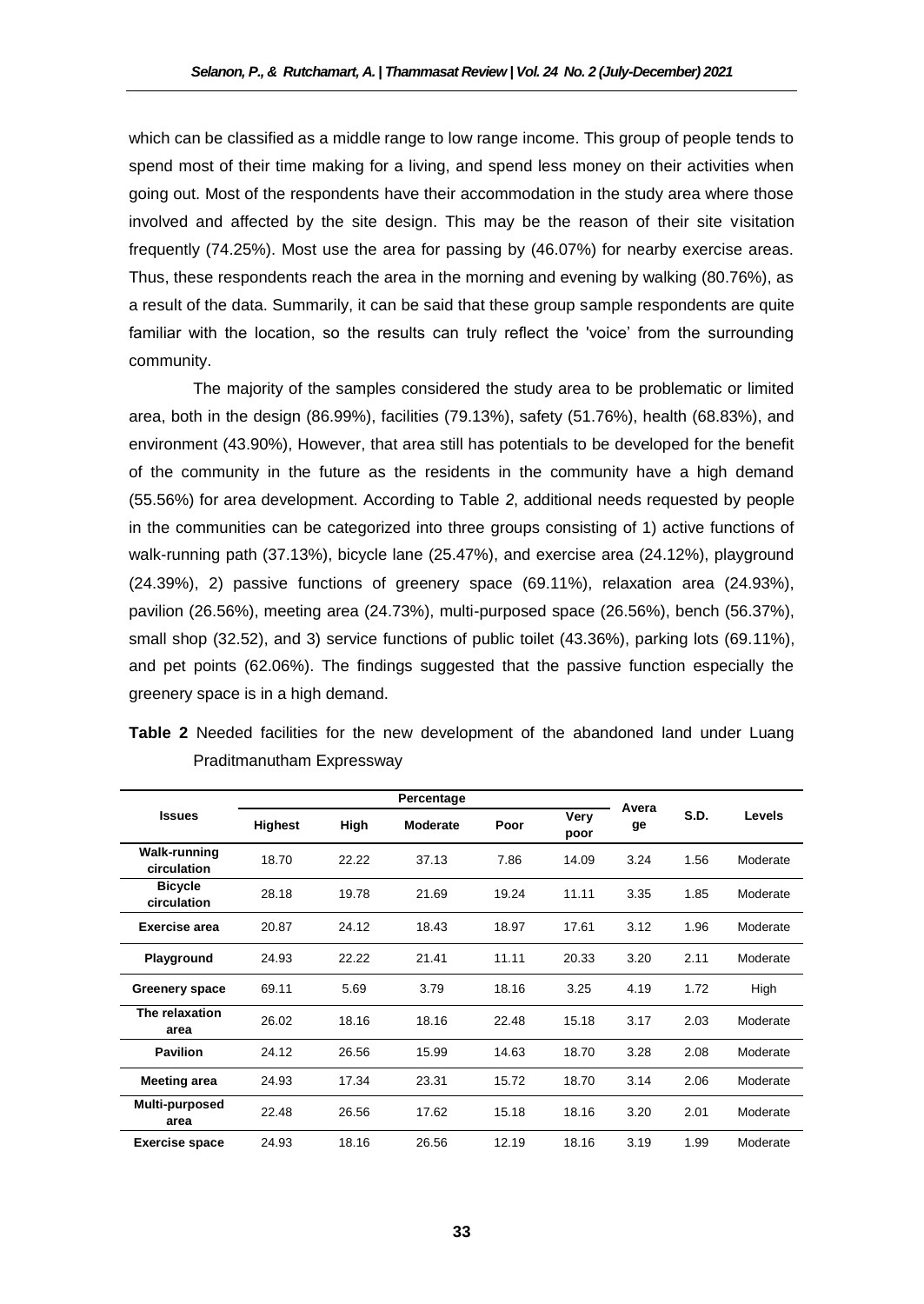|                                                                                            |                |                | Avera      |       |                          |      |      |               |  |  |
|--------------------------------------------------------------------------------------------|----------------|----------------|------------|-------|--------------------------|------|------|---------------|--|--|
| <b>Issues</b>                                                                              | <b>Highest</b> | High           | Moderate   | Poor  | Very<br>poor             | ge   | S.D. | <b>Levels</b> |  |  |
| <b>Bench</b>                                                                               | 56.37          | 11.11          | 8.13       | 21.14 | 3.25                     | 3.96 | 1.79 | Moderate      |  |  |
| <b>Table 2</b> Needed facilities for the new development of the abandoned land under Luang |                |                |            |       |                          |      |      |               |  |  |
| Praditmanutham Expressway (Continued)                                                      |                |                |            |       |                          |      |      |               |  |  |
|                                                                                            |                |                |            |       |                          |      |      |               |  |  |
|                                                                                            |                |                | Percentage |       | Avera                    |      |      |               |  |  |
| <b>Issues</b>                                                                              | <b>Highest</b> | High           | Moderate   | Poor  | Very<br>poor             | ge   | S.D. | Levels        |  |  |
| <b>Small shops</b>                                                                         | 32.52          | 23.31          | 8.13       | 15.72 | 20.32                    | 3.35 | 2.41 | Moderate      |  |  |
| <b>Public toilet</b>                                                                       | 43.36          | 24.12<br>17.62 |            | 6.23  | 8.67                     | 3.87 | 1.63 | Moderate      |  |  |
| <b>Parking lots</b>                                                                        | 69.11          | 14.63          | 5.15       | 8.13  | 2.98                     | 4.39 | 1.19 | High          |  |  |
| Pet point                                                                                  |                | 62.06          | 23.04      | 14.90 | $\overline{\phantom{a}}$ | 3.47 | 1.94 | Moderate      |  |  |
| <b>Total Average</b>                                                                       |                |                |            |       |                          |      | 1.89 | Moderate      |  |  |

#### **2***.* **Interview analysis results**

Eleven people participated derive from four surrounding communities including Nom Klao Community, Bueng Rama 9 Pattana Community, Sab Sin Kao Community, and 9 Pattana community. Most participants were between 51 and 67 years, which were elderly but mixed with working age and retirement. All them access the site in the evening time around 16.00-18.00 pm. This is quite typical time in accessing outdoor recreational area in Thailand as during the daytime, the heat from the sun is always strong especially during the interview time, which was in March 2020. Most interviewees agreed in terms of insufficient no facilities on the site. A few participants remarked as follows;

> *"Overall look of the site including compressed soil, gigantic expressway columns, and a few green spaces and trees, makes the area unpleasant to be used."*

*As for the scenery of the area, there are following comments;*

*"The site's scenery is unattractive and too dark making them feel unsafe to walk passing by."* 

However, as the site is the largest empty land in the area, they sometimes visited the site for recreational purposes such as walking, etc. The participants also pointed that community meeting spaces are too few. They preferred the space for community activity including the local handicrafts, which is mostly a product of Klong Phlapphla community. The interviewees also pointed that there was a large amount of garbage being disposed of in the area. In conclusion, the interview results perfectly match with the questionnaire's ones. A demand for the study area to be developed especially as recreational use is confirmedly high.

#### **Initial Neighborhood Park Designs**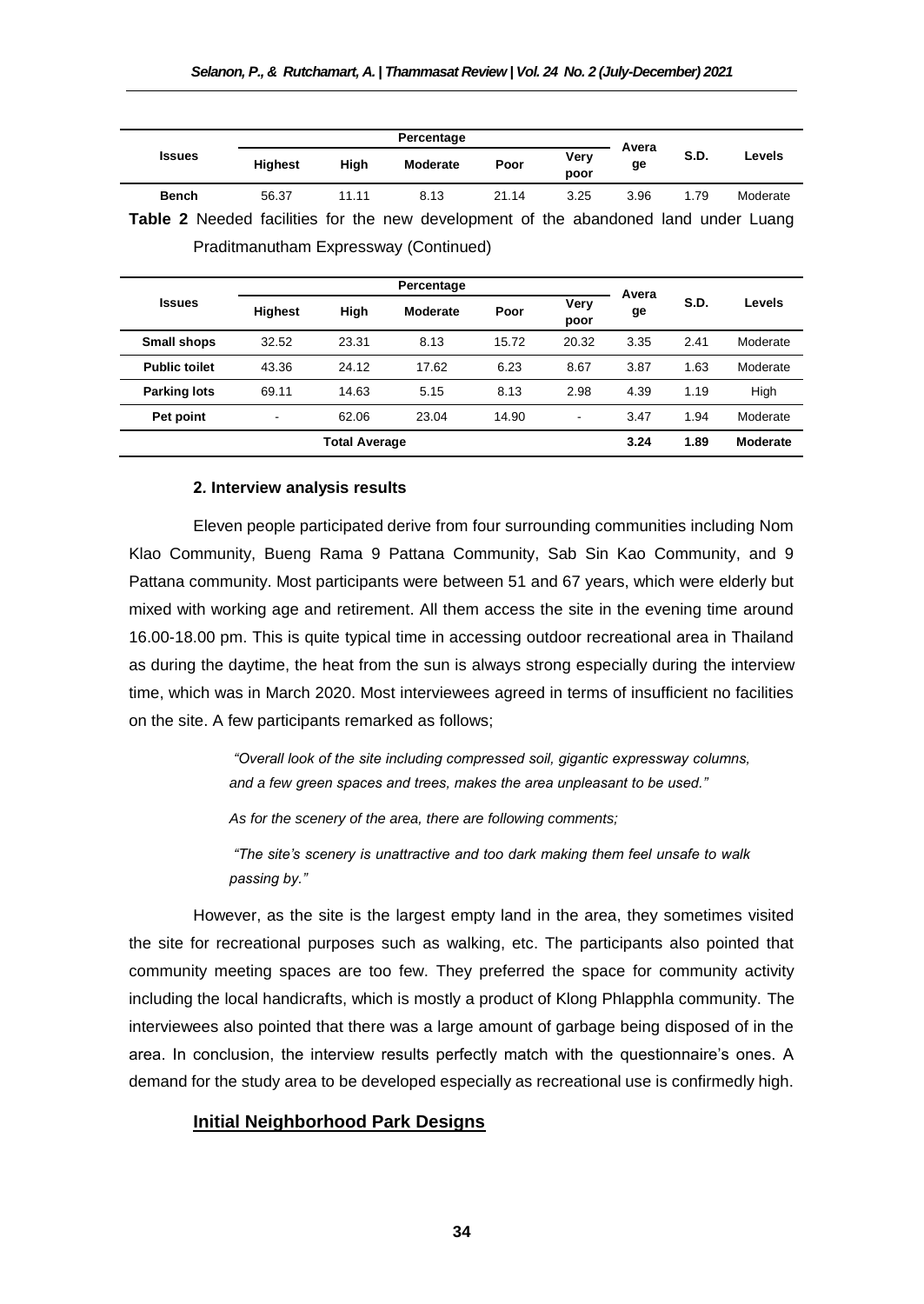With matched results of questionnaire and interviews, it is confirmed that a recreational space is greatly needed. The findings suggested that functions of the new neighborhood park development should include of walk-running path, bicycle lane, exercise area, playground, green space, relaxation area, pavilion, meeting area, multi-purpose space, bench, small shop, public toilet, parking lots, and pet points. Considering the new desired functions, the land under the Luang Praditmanutham expressway can be further progressed into two different alternative approaches. One can emphasize in more passive recreational space with greenery, whilst the other can aim for more active purposes. Consequently, two alternative designs are developed providing basic functions and facilities according to the results of the community needs study. Contemplation of each design theme is also based on potential and constraints of the study area such as having a green open space to reduce blind-spots, and decrease air pollution, etc. Details of each conceptual design approach are as follows;

# **1. Nature in the City Design**

In 2015, Foley and Kistemann remarked that being in nature can improve physical and mental health and well-being of people especially stressful ones spending their daily life in the city surrounding with tall buildings. This alternative design theme focuses on bringing nature into the city with most natural components. Big trees are used mixed with medium height trees to open for the natural light and decrease polluted air. Long natural wetland is placed in the middle of the site in order to create natural atmosphere and to reduce flooding. Although there are more passive functions, some active ones such as walking and bike lanes are also provided. Accesses, pedestrian network, and parking lots are provided at two ends of the park. This design theme meets the following project's indicators; 1) reduce factors threaten urban health, 2) reduce crowded city by greenfield, 3) public participation, and 4) sustainable Cities.



**Figure 16** Masterplan of the 1<sup>st</sup> Alternative Design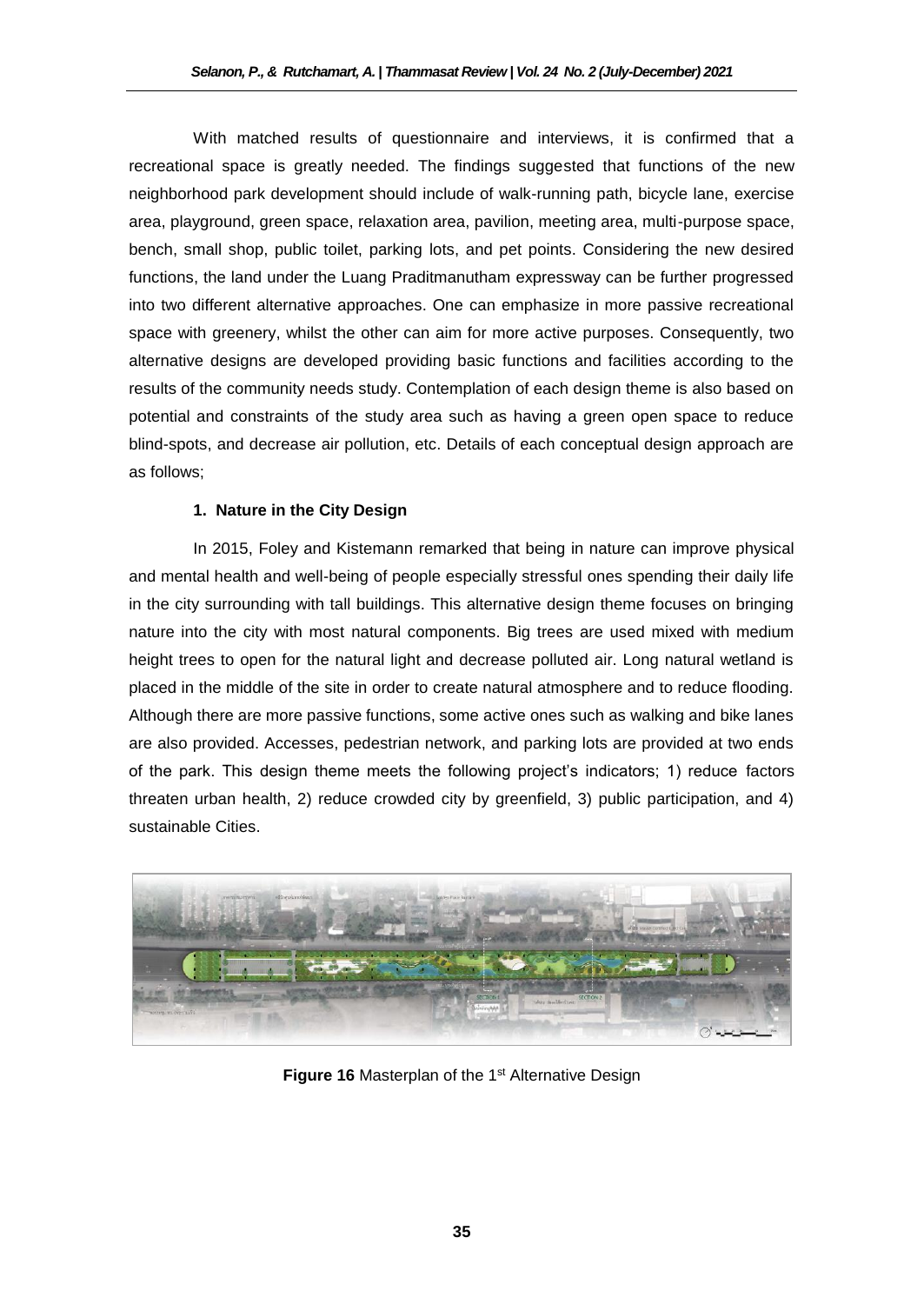

**Figure 17** Section of the 1<sup>st</sup> Alternative Design

# **2. Community and Sport**

With its location nearby Bangkok's CBD, space for community's gathering and exchanging and sport activities are rare. The theme proposes active activities platforms for surrounding communities including basketball fields, badminton fields, and community multipurposed plaza. To solve site's limitation, the theme provides an urban drainage system. The big trees and plants are placed to welcome the light and reduce air pollution same as the previous theme but in a more formal manner to match with the concept. This 2nd theme meets the following project's indicators; 1) economic benefit, social and environmental of the city*,* 2) reduce factors threaten urban health*,* 3) reduce crowded city by greenfield, and 4) public participation; and 5) public health.



**Figure 18** Masterplan of the 2nd Alternative Design



Figure 19 Section of the 2<sup>nd</sup> Alternative Design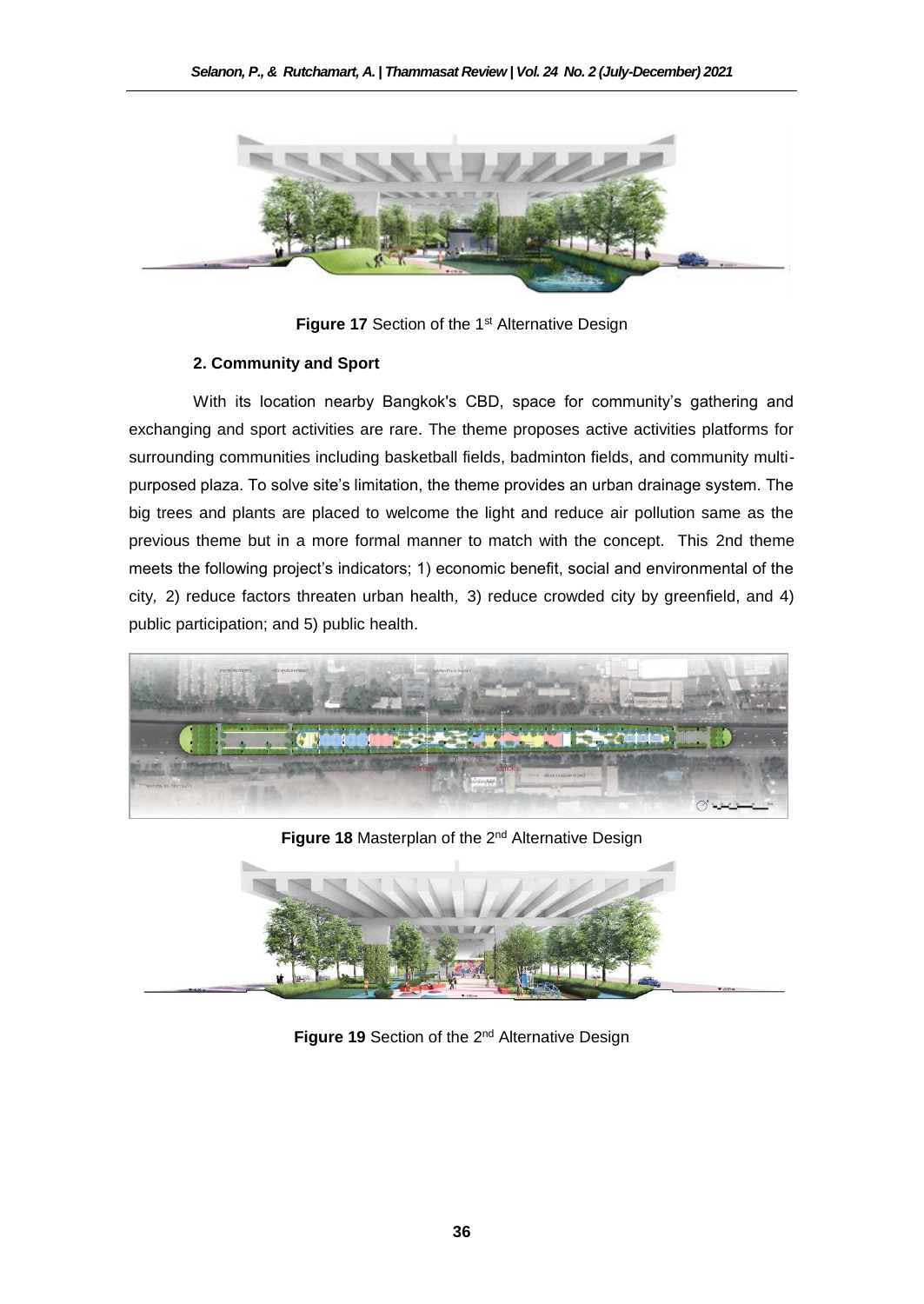### **Results of Public Participatory Process for the Alternative Design**

In order to make decision upon the two alternative neighborhood park designs, the 2<sup>nd</sup> questionnaire was distributed to 70 participants. Differently from the results of the 1<sup>st</sup> questionnaire, participants of the process were mostly in working age (31-40 years old) (34.15%). Many elderly (41-60 years old) attended with 17.34%; whilst, adolescents (10-20 years old) also joined the public hearings with 8.13%. Comparing with process of the questionnaire, the participatory process definitely demands more active involvement, which may be an obstacle for the elderly to join. Regarding of the participants' workwise, most of them are employee (50.70%) with the income 5,001-20,000 baht per month (76.96%), which can be classified as a middle range to low range income. A new neighborhood park should be well-benefit to this group of participants if there is no charge fee or the cost of access is not high. To decide between the two designs, the participants received a score pad, where they could mark the preferred alternative with scale of 1 to 5. Level of satisfaction on the alternative design is comprised of as excellent (4-5), good (3-4), moderate (2-3), and very poor (below 2). The result was that the alternative design 1 of "the nature in the city" won with 94 points; whilst the "alternative design 2: community and sport" received 63 points.

According to the scores and questionnaire results in the Table 3, it is clear that nature and passive recreational facilities won over more active one. Findings of the public hearing process matches with the 1<sup>st</sup> questionnaire's results – green space is in a high demand. The alternative design 1: nature in the city was favorable and suited for all groups of people including majority of participants, who were in working ages and elderly with lowincome. Moreover, considering condition of the site being abandoned and deteriorated area under the expressway, we can see why the greenery functions are preferred. Overall aspects of the alternative design 1 were satisfied especially in terms of overall masterplan, and planting design, which are arguably representative of the concept nature in the city. The participants seemed to be quite pleased with traffic design, pedestrian, overall composition, overall utilization, multi-purposed area, relaxation area, water area, and aesthetic of the design. Participants seemed to moderately satisfy with accessibility, bicycle circulation, playground area, and parking especially for their insufficiency. This could be because this park design scheme aimed to provide more natural functions and scenery, areas for these elements were then minimized. If the plan got implemented, these elements should be provided more to meet the communities' demand. Additional comments include covering needs of all types of users especially disabled. On the other hand, the alternative design 2: community and sport mostly received moderate satisfaction. This  $2<sup>nd</sup>$  theme is criticized for its insufficient parking areas and space utilization resulting in a lack of convenience and security in accessing the operation did not support. There are additional suggestions of the  $2<sup>nd</sup>$ questionnaire mentioning that the knowledge of the community's history should be added to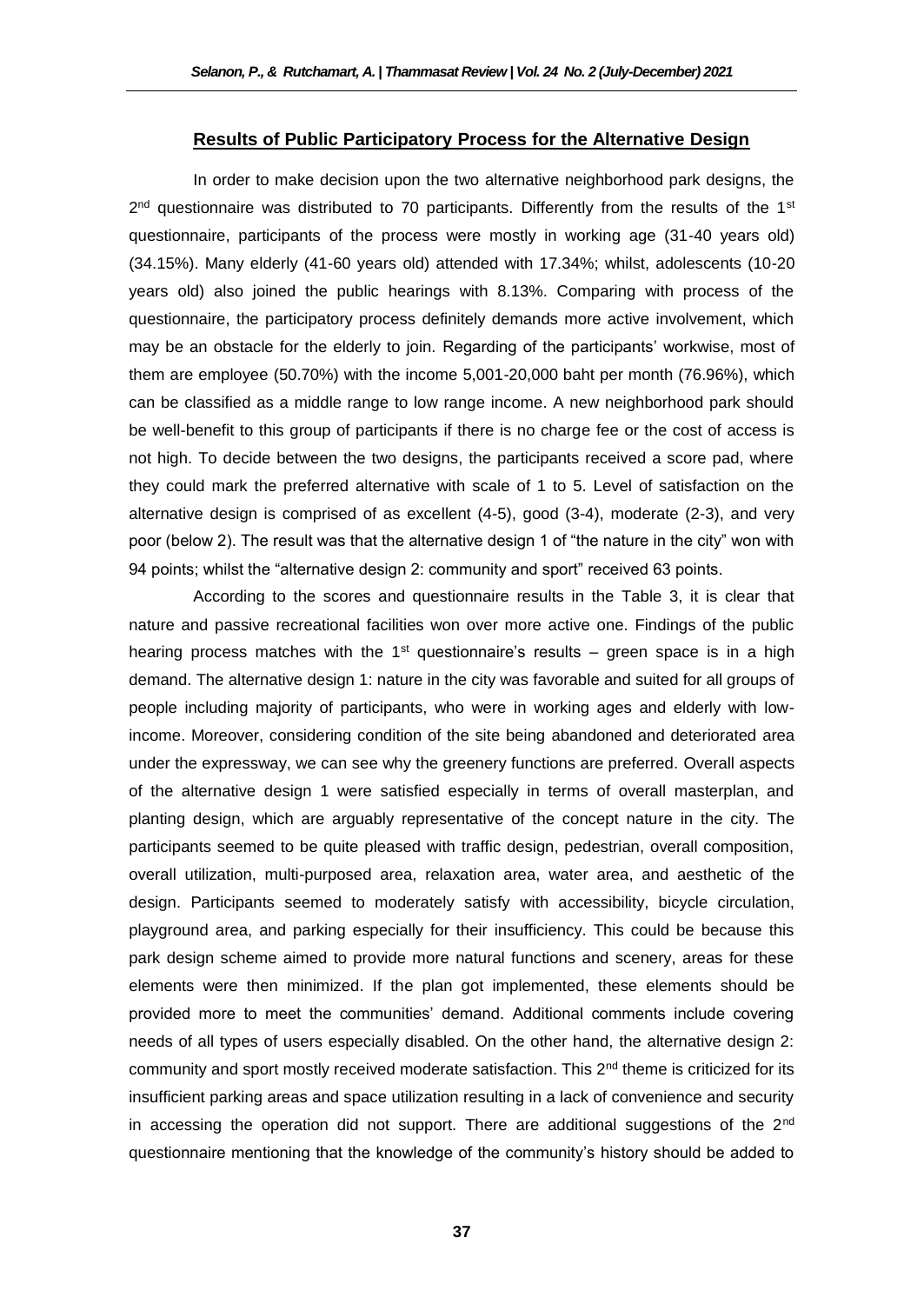enhance its community's identity to the new neighborhood park. This aspect can be added in the new neighborhood park design as well if the plan got built.

|                         | Percentage    |                              |                      |              |                         |                                 |             |      |           |
|-------------------------|---------------|------------------------------|----------------------|--------------|-------------------------|---------------------------------|-------------|------|-----------|
| <b>Aspects/Elements</b> |               | Very<br><b>Satisf</b><br>ied | <b>Satisfie</b><br>d | Modera<br>te | <b>Dissati</b><br>sfied | Very<br><b>Dissati</b><br>sfied | Averag<br>е | S.D. | Levels    |
| Overall                 | Alternative 1 | 54.05                        | 29.73                | 16.22        | 0.00                    | 0.00                            | 4.37        | 0.60 | Excellent |
| plan                    | Alternative 2 | 13.51                        | 29.73                | 16.22        | 40.54                   | 0.00                            | 3.16        | 1.12 | Moderate  |
| Accessibi               | Alternative 1 | 0.00                         | 32.43                | 45.95        | 21.62                   | 0.00                            | 3.10        | 0.73 | Moderate  |
| lity                    | Alternative 2 | 0.00                         | 0.00                 | 45.95        | 54.05                   | 0.00                            | 2.45        | 0.51 | Poor      |
| Vehicular               | Alternative 1 | 5.40                         | 45.95                | 32.43        | 16.22                   | 0.00                            | 3.40        | 0.83 | Good      |
| circulatio<br>n         | Alternative 2 | 0.00                         | 43.24                | 35.14        | 21.62                   | 0.00                            | 3.21        | 0.79 | Good      |
| Pedestria               | Alternative 1 | 2.70                         | 59.46                | 37.84        | 0.00                    | 0.00                            | 3.64        | 0.29 | Good      |
| n<br>circulatio<br>n    | Alternative 2 | 0.00                         | 29.72                | 51.35        | 18.93                   | 0.00                            | 3.10        | 0.70 | Good      |
| <b>Bicycle</b>          | Alternative 1 | 0.00                         | 10.81                | 45.95        | 43.24                   | 0.00                            | 2.67        | 0.67 | Moderate  |
| circulatio<br>n         | Alternative 2 | 0.00                         | 16.22                | 32.43        | 51.35                   | 0.00                            | 2.62        | 0.75 | Moderate  |
|                         | Alternative 1 | 0.00                         | 40.54                | 56.76        | 2.70                    | 0.00                            | 3.37        | 0.55 | Moderate  |
| Parking                 | Alternative 2 | 0.00                         | 43.24                | 45.95        | 10.81                   | 0.00                            | 3.32        | 0.67 | Moderate  |
| Overall                 | Alternative 1 | 0.00                         | 64.87                | 29.73        | 5.40                    | 0.00                            | 3.59        | 0.60 | Good      |
| compositi<br>on         | Alternative 2 | 5.40                         | 10.81                | 56.76        | 27.03                   | 0.00                            | 2.40        | 0.78 | Moderate  |
| Overall                 | Alternative 1 | 0.00                         | 21.62                | 64.87        | 13.51                   | 0.00                            | 3.08        | 0.55 | Good      |
| utilization             | Alternative 2 | 0.00                         | 5.40                 | 43.24        | 32.43                   | 18.93                           | 2.35        | 0.85 | Moderate  |
| <b>Multipurp</b>        | Alternative 1 | 0.00                         | 16.22                | 70.27        | 13.51                   | 0.00                            | 3.02        | 0.55 | Good      |
| osed-<br>area           | Alternative 2 | 0.00                         | 16.22                | 32.43        | 37.84                   | 13.51                           | 2.51        | 0.93 | Moderate  |
| Relaxatio               | Alternative 1 | 24.30                        | 18.93                | 37.84        | 18.93                   | 0.00                            | 3.48        | 1.07 | Good      |
| n area                  | Alternative 2 | 2.70                         | 18.92                | 35.14        | 43.24                   | 0.00                            | 2.81        | 0.84 | Moderate  |
| Playgroun               | Alternative 1 | 0.00                         | 5.40                 | 72.98        | 21.62                   | 0.00                            | 2.83        | 1.32 | Moderate  |
| d<br>area               | Alternative 2 | 0.00                         | 21.62                | 54.06        | 13.51                   | 10.81                           | 2.86        | 0.89 | Moderate  |
| <b>Plant</b>            | Alternative 1 | 40.54                        | 51.36                | 5.40         | 2.70                    | 0.00                            | 4.29        | 0.70 | Excellent |
| design                  | Alternative 2 | 0.00                         | 13.51                | 37.84        | 45.95                   | 2.70                            | 2.62        | 0.76 | Moderate  |
| Water                   | Alternative 1 | 0.00                         | 32.44                | 40.55        | 24.31                   | 2.70                            | 3.02        | 0.83 | Good      |
| area                    | Alternative 2 | 5.40                         | 21.62                | 59.47        | 10.81                   | 2.70                            | 3.16        | 0.80 | Good      |
| Aesthetic               | Alternative 1 | 2.70                         | 48.66                | 37.84        | 5.40                    | 5.40                            | 3.37        | 0.86 | Good      |
| of the<br>s.<br>area    | Alternative 2 | 8.12                         | 67.58                | 24.30        | 0.00                    | 0.00                            | 3.83        | 0.54 | Good      |
|                         |               |                              | <b>Alternative 1</b> |              |                         |                                 | 3.37        | 0.73 | Good      |
|                         |               |                              | <b>Alternative 2</b> |              |                         |                                 | 2.89        | 0.78 | Moderate  |

**Table 3** Satisfaction on the alternative design of the land under Luang Praditmanutham Expressway, Bangkok

# **Summary**

The participatory process of the study allowed 14 communities to be united, which is quite a rare event considering their location nearby Bangkok's CBD. Nevertheless, by having all stakeholders joined together, the process gave everyone equal opportunities minimizing conflicts among communities' members regarding the abandoned land. The process was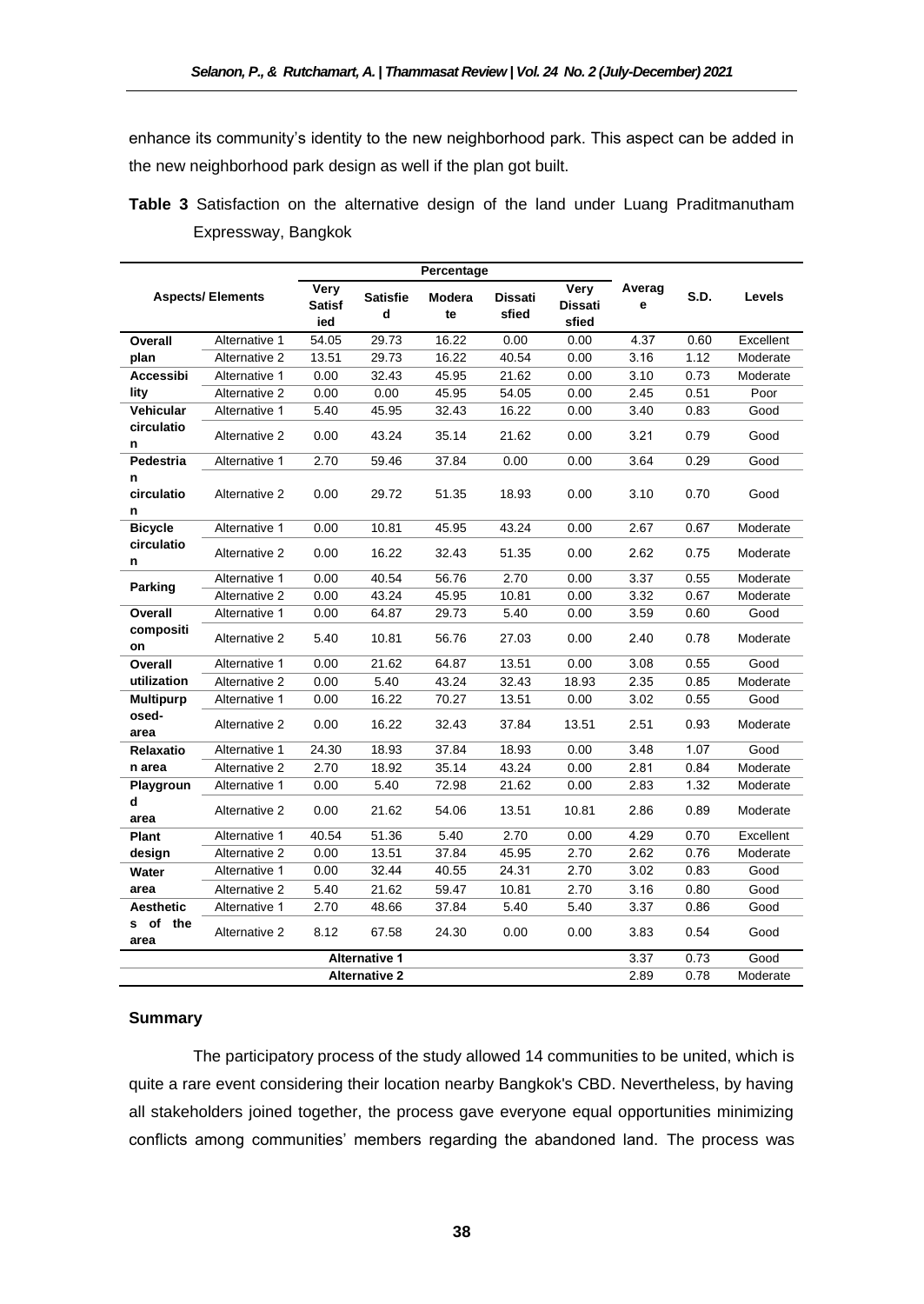able to create a productive discussion and a mutual agreement to develop positive solutions for a new neighborhood park under the Luang Praditmanutham Expressway. Subsequently, it is hoped that values of the waste abandoned land shall gain more recognized so that they can be considered for new kinds of development. Additionally, with the chosen concept of nature in the city, the neighborhood park under the Luang Praditmanutham Expressway can be developed on a basis of a clear understanding of the site's potentials and constraints to ensure that the new development respects the existing site.

#### **Recommendations**

The suggestion for further study is that questionnaire participants and participatory stakeholders can be focused more closely to strengthen the accountability of the research's findings. Respondents from various groups, especially those of different ages, require different activities and functions. Elderly residences tend to look for more passive activities and more green space than adolescence. Therefore, number of each group's representative is critical. In addition, past and recent interests and leisure activities of participants should also be investigated and analyzed along with outcomes of the research. Researchers must be aware that community members have placed their credibility on the line through the partnership. If researchers and community's members do not devote adequate time and energy to relationship building, they may find the challenges posed by the participatory process to be overwhelming. With honest discussions and a transparency, the research can help to accomplish the task.

Lastly, support from government agencies is essential to make a solid answer for the area. The BMA and EXAT should lead the development of the area along with the community's involvement so that better outcomes can be assured. The study's results can also be beneficial for new land developments under expressways elsewhere. It is hoped that the findings from this study can act as guidelines for parks under expressways in Bangkok, which will subsequently increase the green area ratio of the city.

# **Acknowledgement**

The article was a part of a research titled " a study of underpass park improvement of expressway around Praditmanootham road with coherency of community's uses and contextual surroundings." The research was funded by a 2018 Thammasat University Research Fund grant issued of 115/2561.